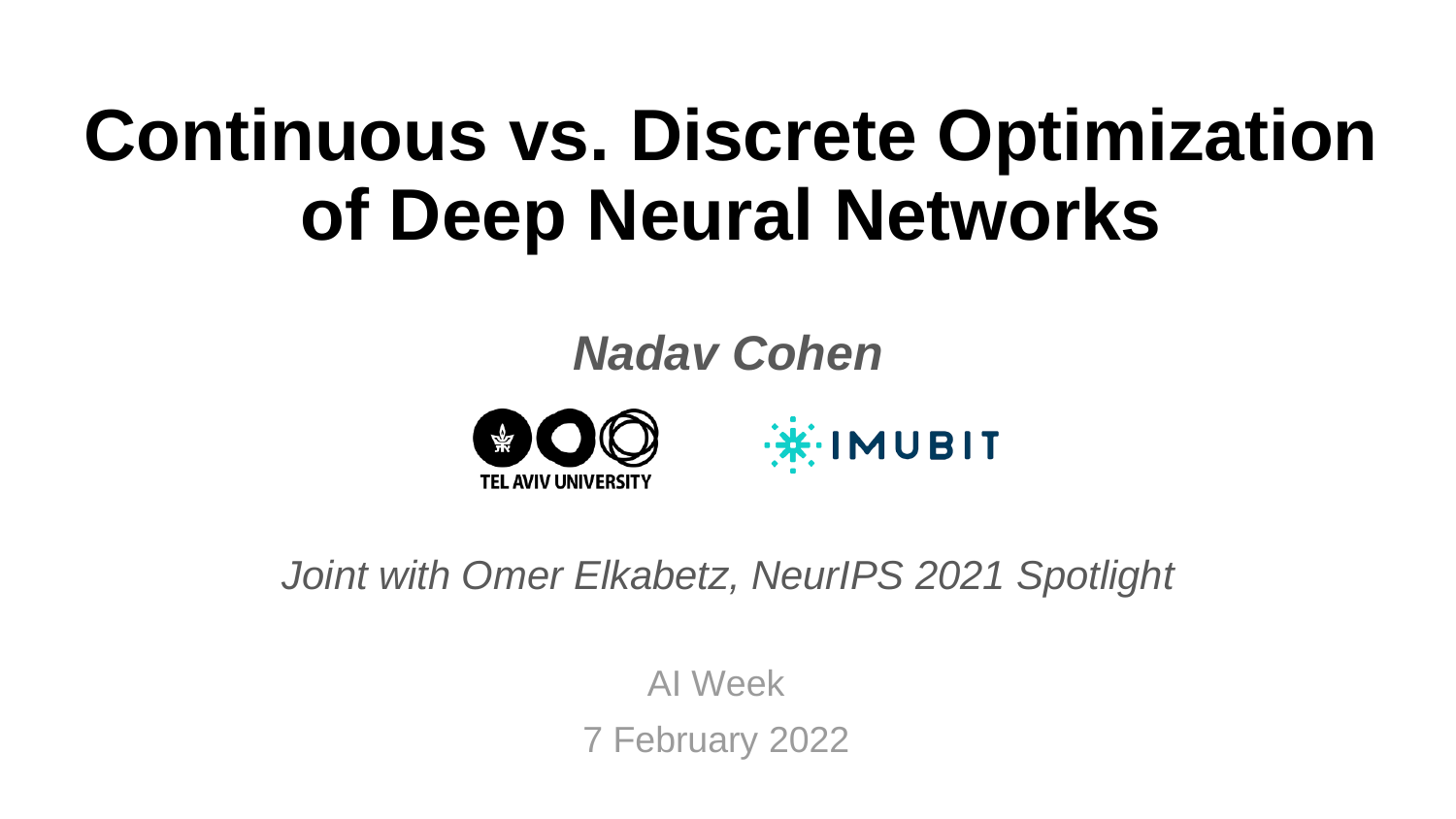## **Motivation**

Success of deep neural networks (DNNs) is driven by Gradient Descent (**GD**)

 $\frac{d}{dt}\theta(t) = -\nabla f(\theta(t))$ 

$$
\boxed{\boldsymbol{\theta}_{k+1} = \boldsymbol{\theta}_k - \eta \nabla f\big(\boldsymbol{\theta}_k\big)}
$$

Approaches for theoretical analysis:

- Analyze continuous version of GD Gradient Flow (**GF**)
- Directly analyze GD

GF easier to analyze than GD, but unrealistic

#### **Open Question**

Does GF over DNNs represent GD?

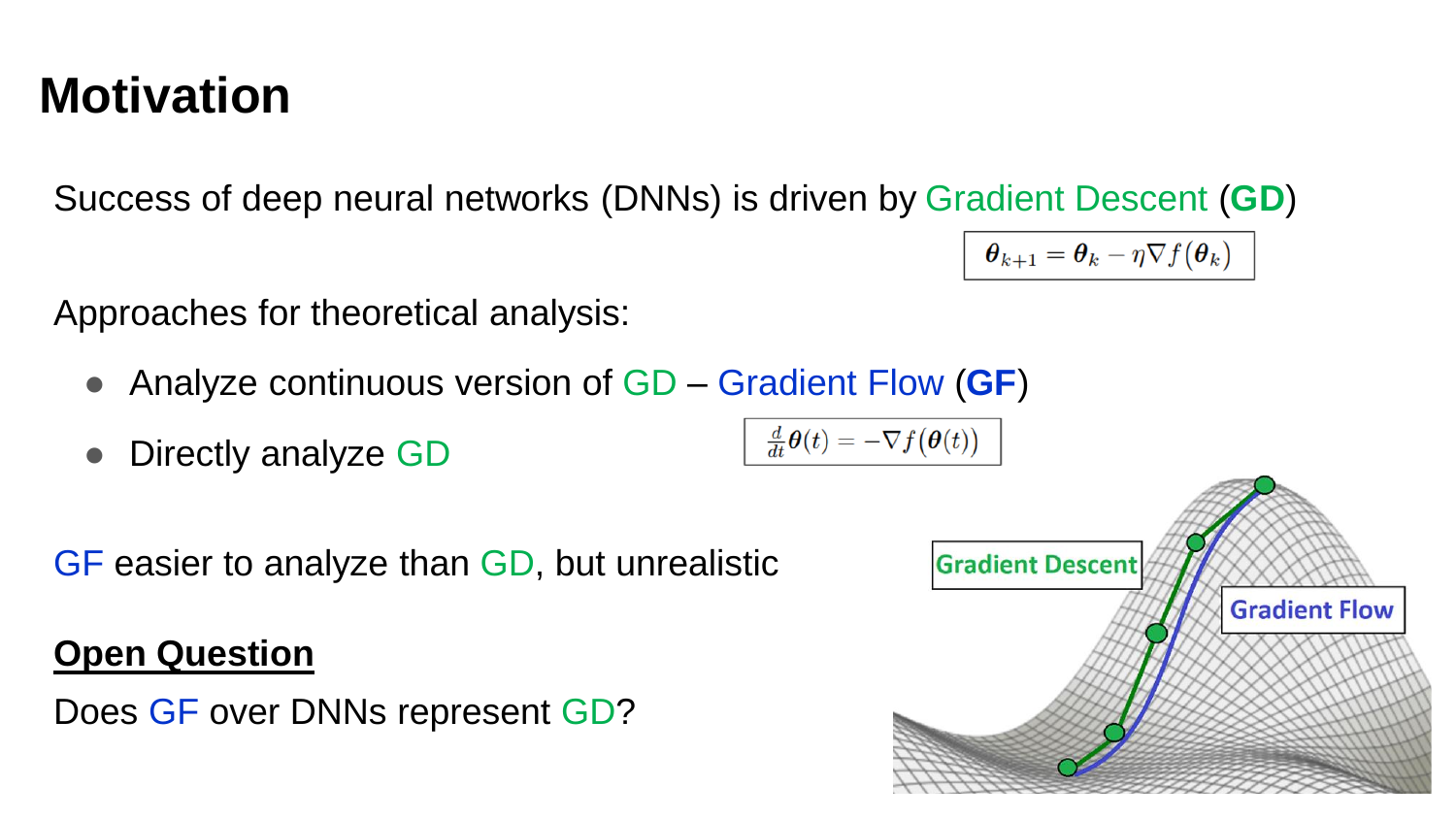#### **Background: Numerical Integration**

Differential Equation

$$
\left\lvert \frac{d}{dt}\boldsymbol{\theta}(t) = \boldsymbol{g}\big(\boldsymbol{\theta}(t)\big)\ \right\rvert \ \ g: \mathbb{R}^d \rightarrow \mathbb{R}^d
$$

Numerical approximation: Euler's method

$$
\boldsymbol{\theta}_{k+1} = \boldsymbol{\theta}_k + \eta \boldsymbol{g}(\boldsymbol{\theta}_k) \quad \boxed{\phantom{\boldsymbol{\theta}_k}
$$

$$
\boldsymbol{\theta}_k \approx \boldsymbol{\theta}(k \eta)
$$

step size (predetermined)

#### **Fundamental Theorem** [[Hairer et al. 1993\]](https://link.springer.com/book/10.1007/978-3-540-78862-1)

Numerical error

$$
\|\boldsymbol{\theta}(t)-\boldsymbol{\theta}_{k=t/\eta}\| \lesssim \eta t \exp\left(\int_0^t \lambda_{\max}(J_{\boldsymbol{g}(\boldsymbol{\theta}(t'))})\,dt'\right)
$$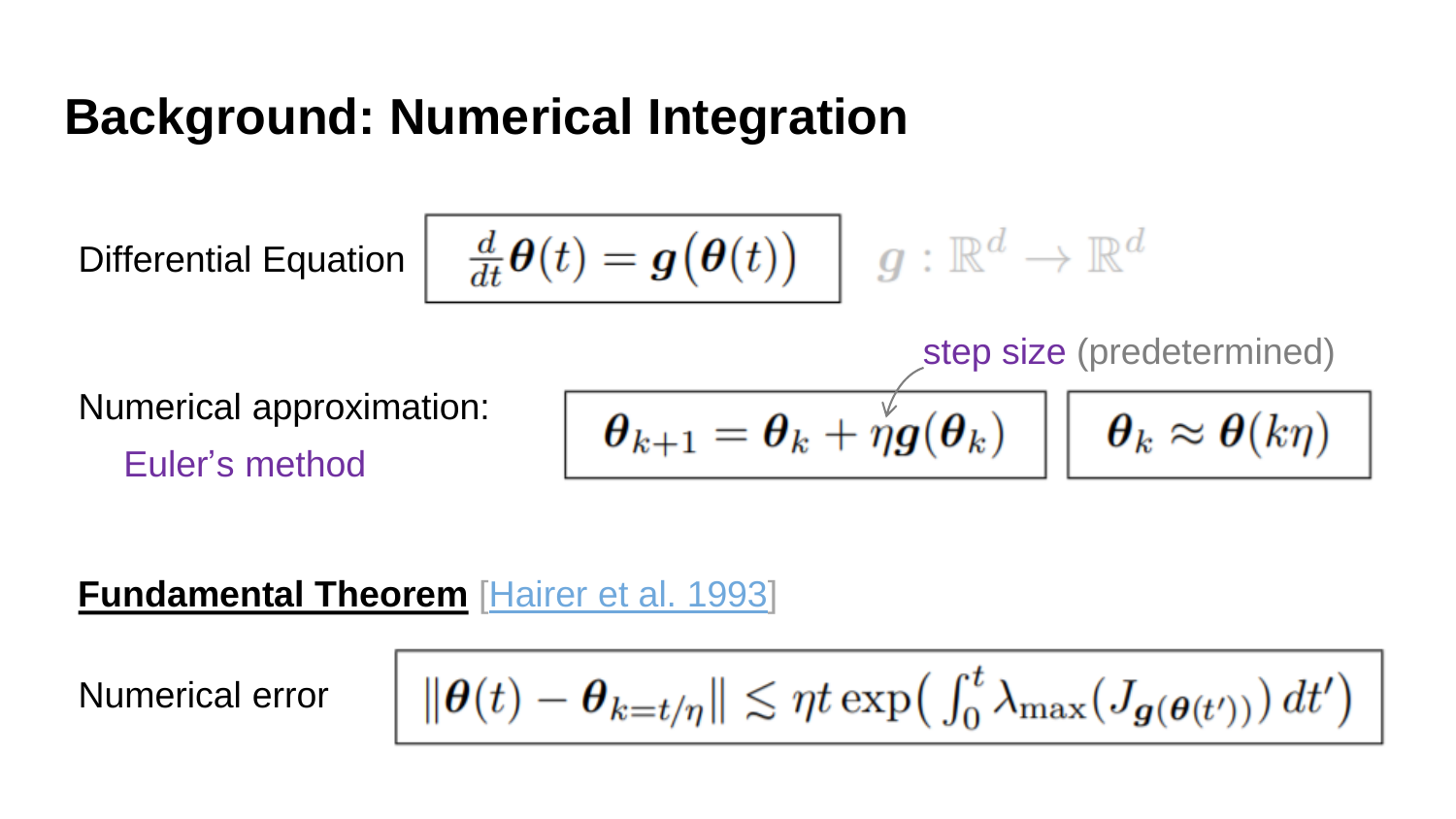## Numerical Integration  $\boldsymbol{g} = -\nabla f$  Optimization

Differential Equation

$$
\tfrac{d}{dt}\boldsymbol{\theta}(t)=\boldsymbol{g}\big(\boldsymbol{\theta}(t)\big)
$$

Euler's method

$$
\boldsymbol{\theta}_{k+1} = \boldsymbol{\theta}_k + \eta \boldsymbol{g}\big(\boldsymbol{\theta}_k\big)
$$

$$
\left\|\boldsymbol{\theta}(t) - \boldsymbol{\theta}_{k=t/\eta}\right\| \lesssim
$$
  

$$
\eta t \exp\left(\int_0^t \lambda_{\max}(J_{\boldsymbol{g}(\boldsymbol{\theta}(t'))}) dt'\right)
$$

GF

$$
\tfrac{d}{dt}\boldsymbol{\theta}(t) = -\nabla f\big(\boldsymbol{\theta}(t)\big)
$$

GD

$$
\boxed{\boldsymbol{\theta}_{k+1} = \boldsymbol{\theta}_k - \eta \nabla f\big(\boldsymbol{\theta}_k\big)}
$$

Numerical error **GF-GD** distance

$$
\boxed{\|\boldsymbol{\theta}(t) - \boldsymbol{\theta}_{k=t/\eta}\| \leq \eta t \exp(-\int_0^t \lambda_{\min} (\nabla^2 f(\boldsymbol{\theta}(t'))) dt')}
$$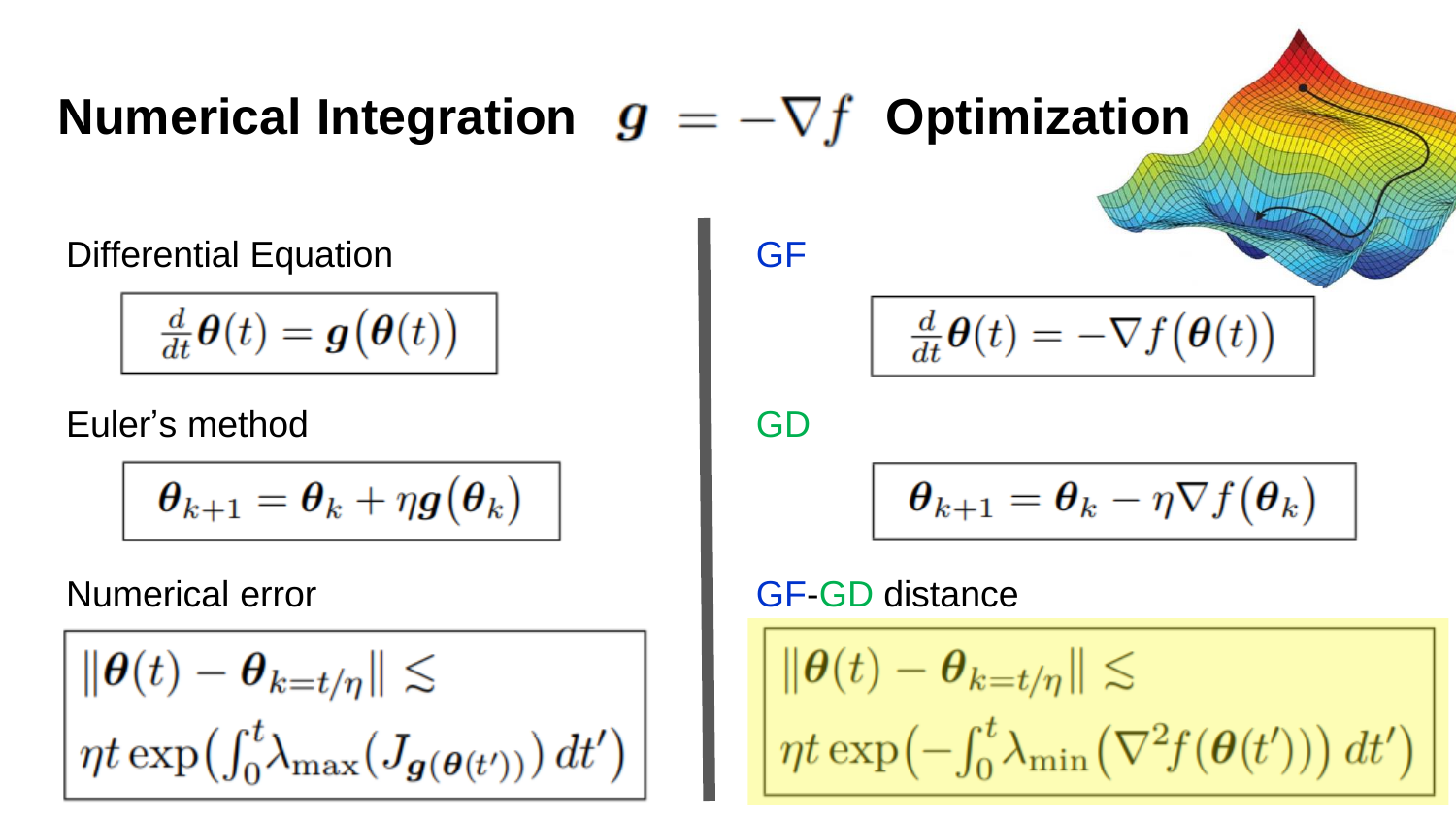#### **GF-GD Distance Depends on Convexity**

$$
\|\boldsymbol{\theta}(t) - \boldsymbol{\theta}_{k=t/\eta}\| \lesssim \eta t \exp\left(-\int_0^t \lambda_{\min}\left(\nabla^2 f(\boldsymbol{\theta}(t'))\right) dt'\right)
$$

Small enough step size  $\eta$  guarantees  $\epsilon$ -distance. How small?

Coarsely taking  $\lambda_{\min}:=\inf_q\lambda_{\min}\big(\nabla^2f(\bm{q})\big)$  instead of  $\lambda_{\min}\big(\nabla^2f\big(\bm{\theta}(t')\big)\big)$  yields:



**Claim:** exist settings where non-convex bound on  $\eta$  is tight

**Problem:** in worst case, exp small  $\eta$  needed for non-convex objective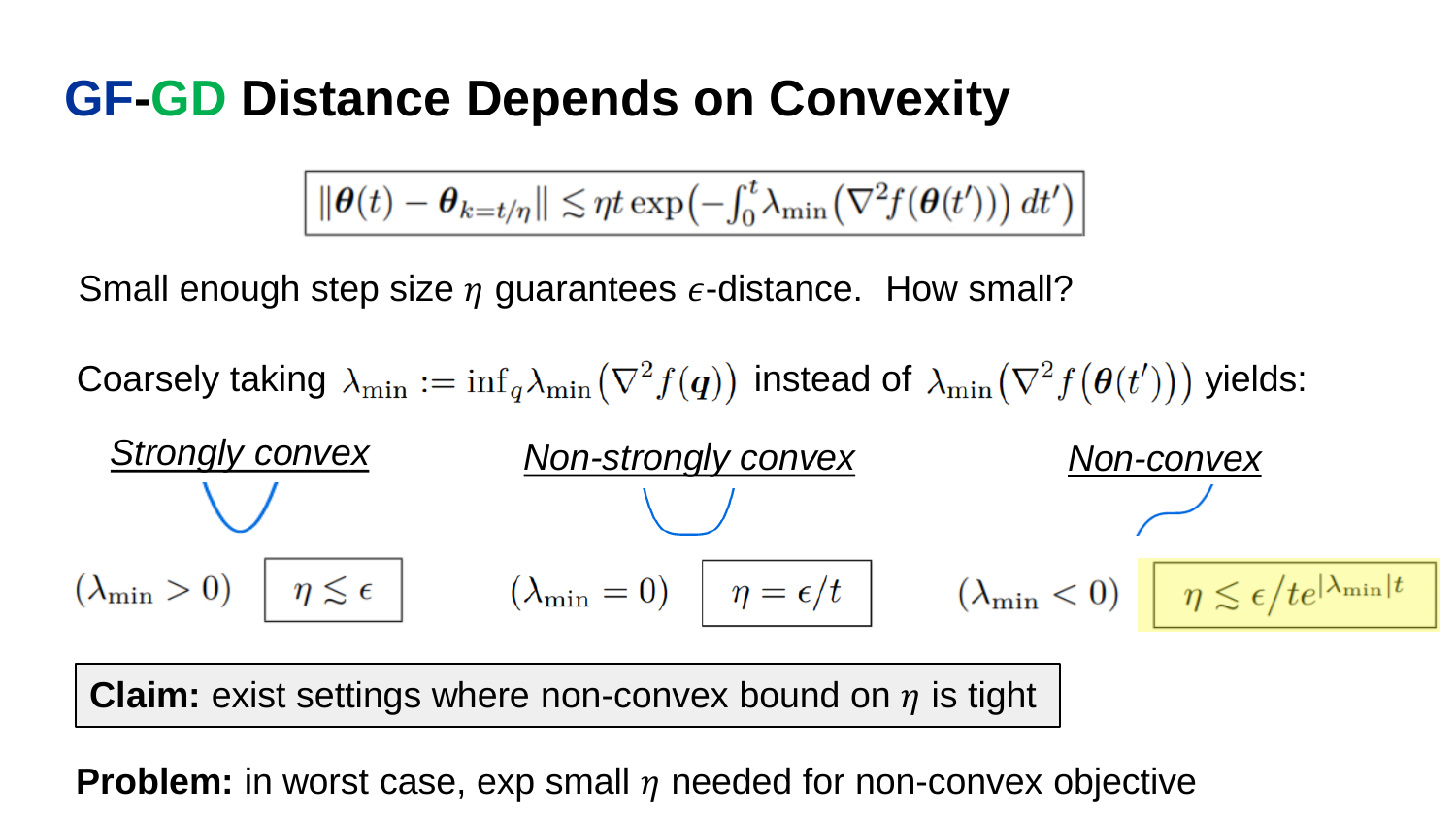#### **DNN Optimization is Roughly Convex**

**Theorem:** min eigenvalue of Hessian along GF trajectory over (homogeneous) DNN init near zero is only slightly negative

Suggests GF ≈ GD

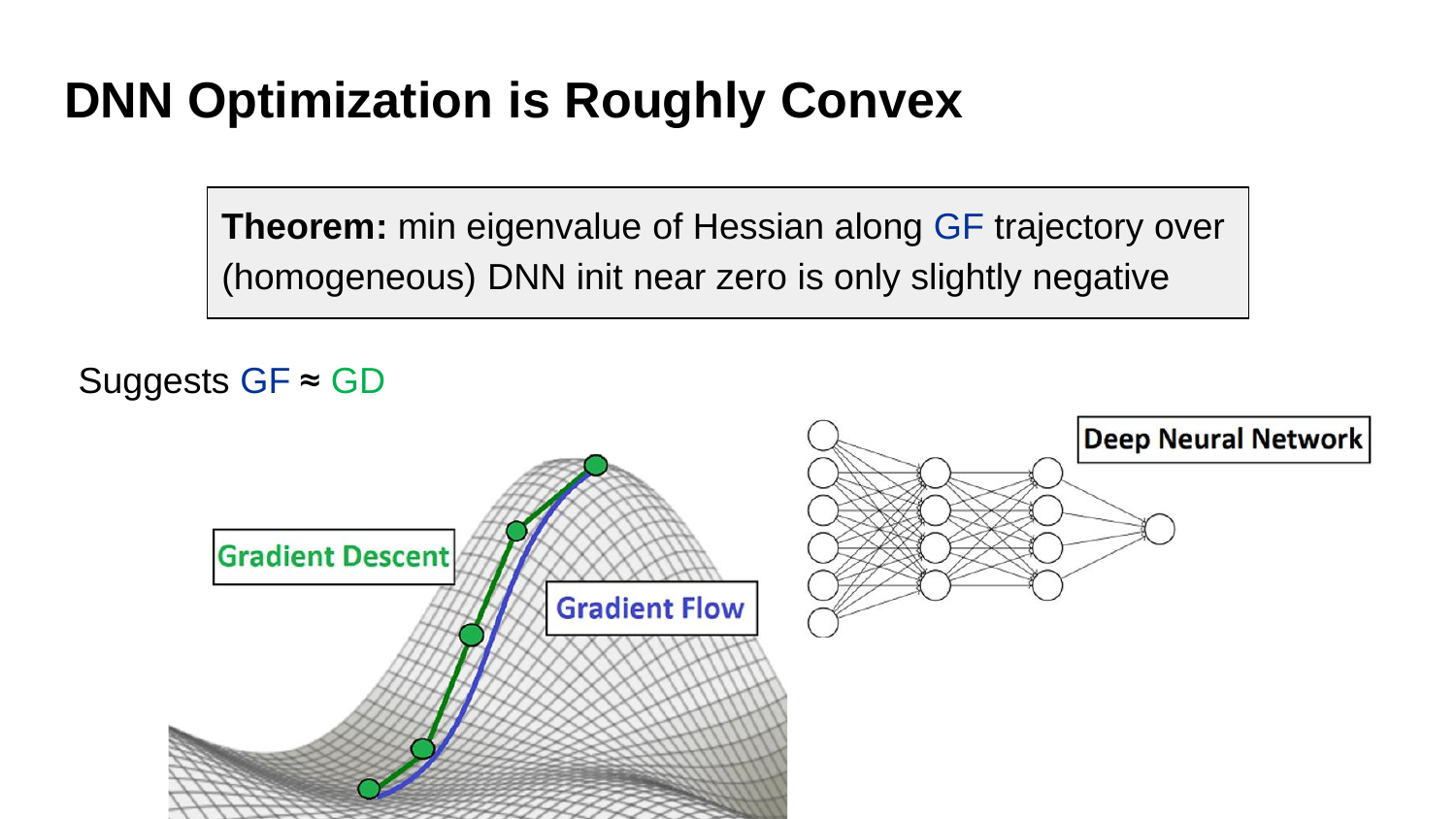### **Translating Continuous Analysis to Discrete Result**

**Setup:** linear DNN (arbitrarily deep), scalar output

**Proposition: GF → global min almost surely under random near zero init** *GF-GD Translation Machinery***Theorem:** min eigenvalue of Hessian along GF trajectory over (homogeneous) DNN init near zero is only slightly negative  $\|\boldsymbol{\theta}(t)-\boldsymbol{\theta}_{k=t/\eta}\| \leq \eta t \exp(-\int_0^t \lambda_{\min}(\nabla^2 f(\boldsymbol{\theta}(t'))) dt')$ **Theorem:** GD efficiently  $\rightarrow$  global min almost surely under random near zero init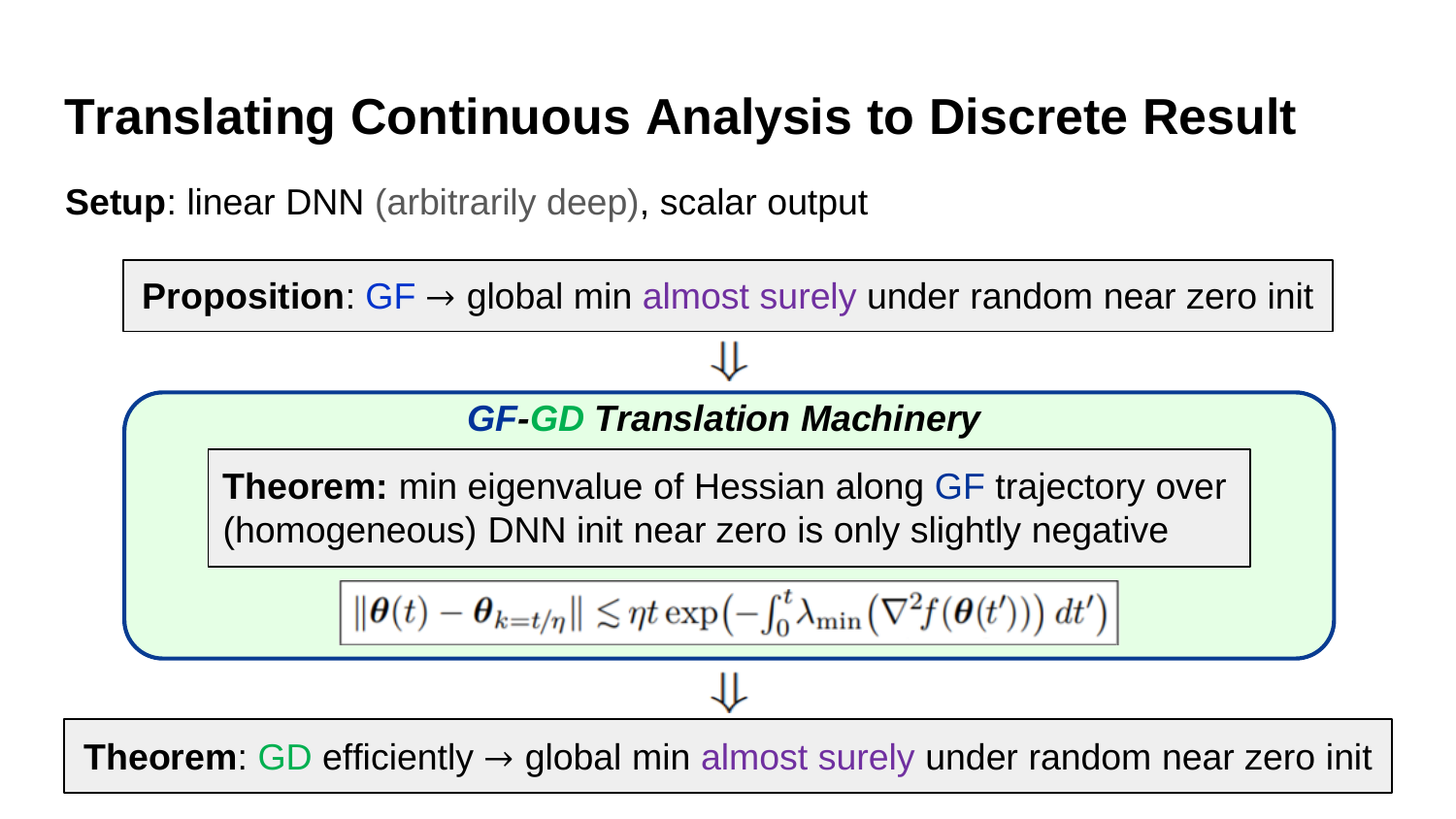#### **Translating Continuous Analysis to Discrete Result**

**Theorem:** GD efficiently  $\rightarrow$  global min almost surely under random near zero init

**First guarantee of GD over fixed size DNN (depth**≥**3) efficiently converging to global min** *almost surely* **under random init!**

**We not only know GD reaches global min, but also its path (sheds light on implicit regularization)**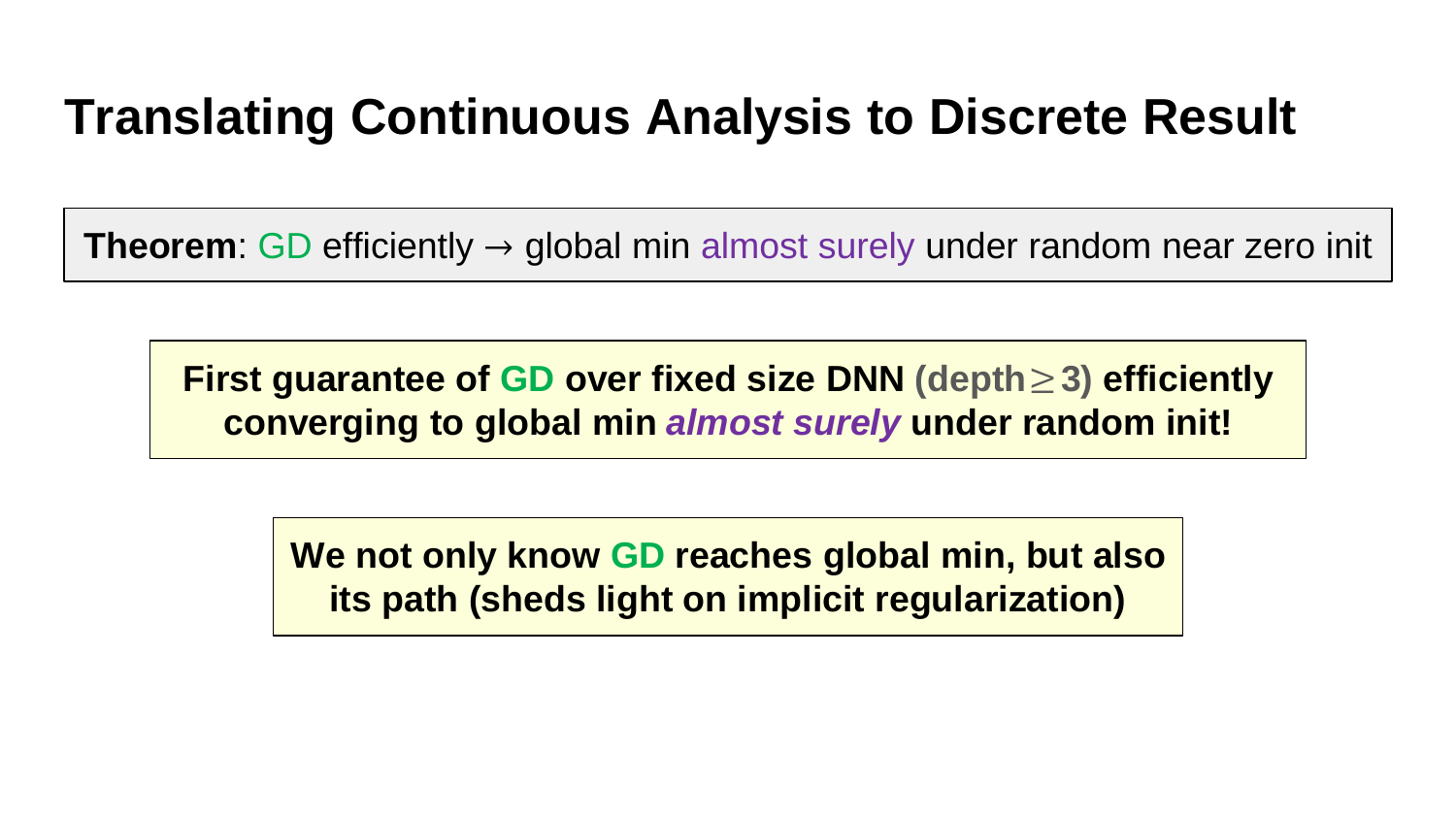#### **Experiments**

Over simple DNNs, indeed  $GF \approx GD$ 



Similar results for convolutional networks

 $(MNIST, \eta_0 = 0.001)$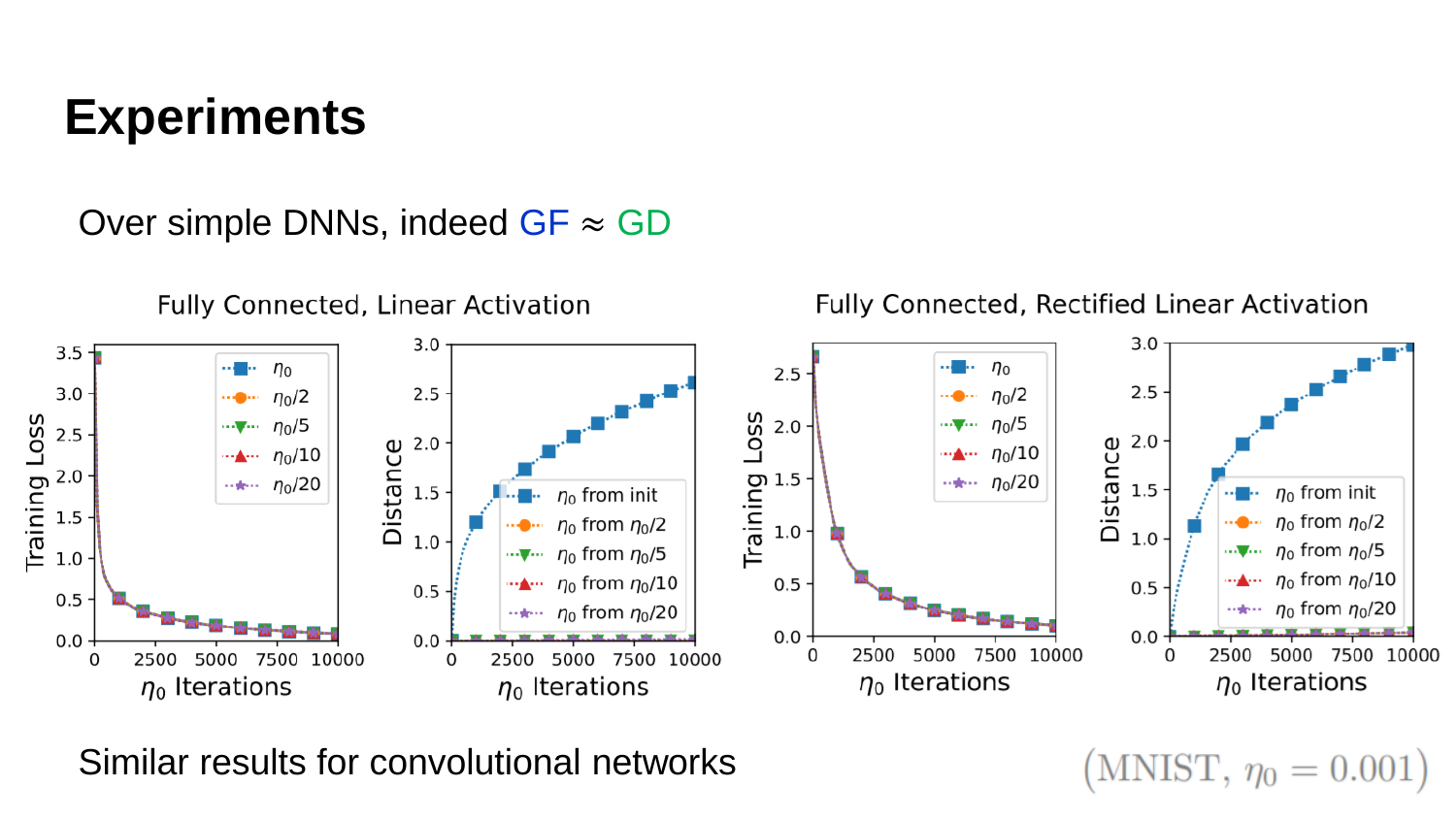## **Ongoing Work: Large Step Size Regime**

Recent evidence: large step size for GD can improve generalization

New variants of GF aim to capture GD with large step size

 $\frac{d}{dt}\theta(t) = -\nabla f(\theta(t)) - \frac{\eta}{2} \frac{d^2}{dt^2} \theta(t)$ 



Ongoing work: adapt our analysis to account for such variants

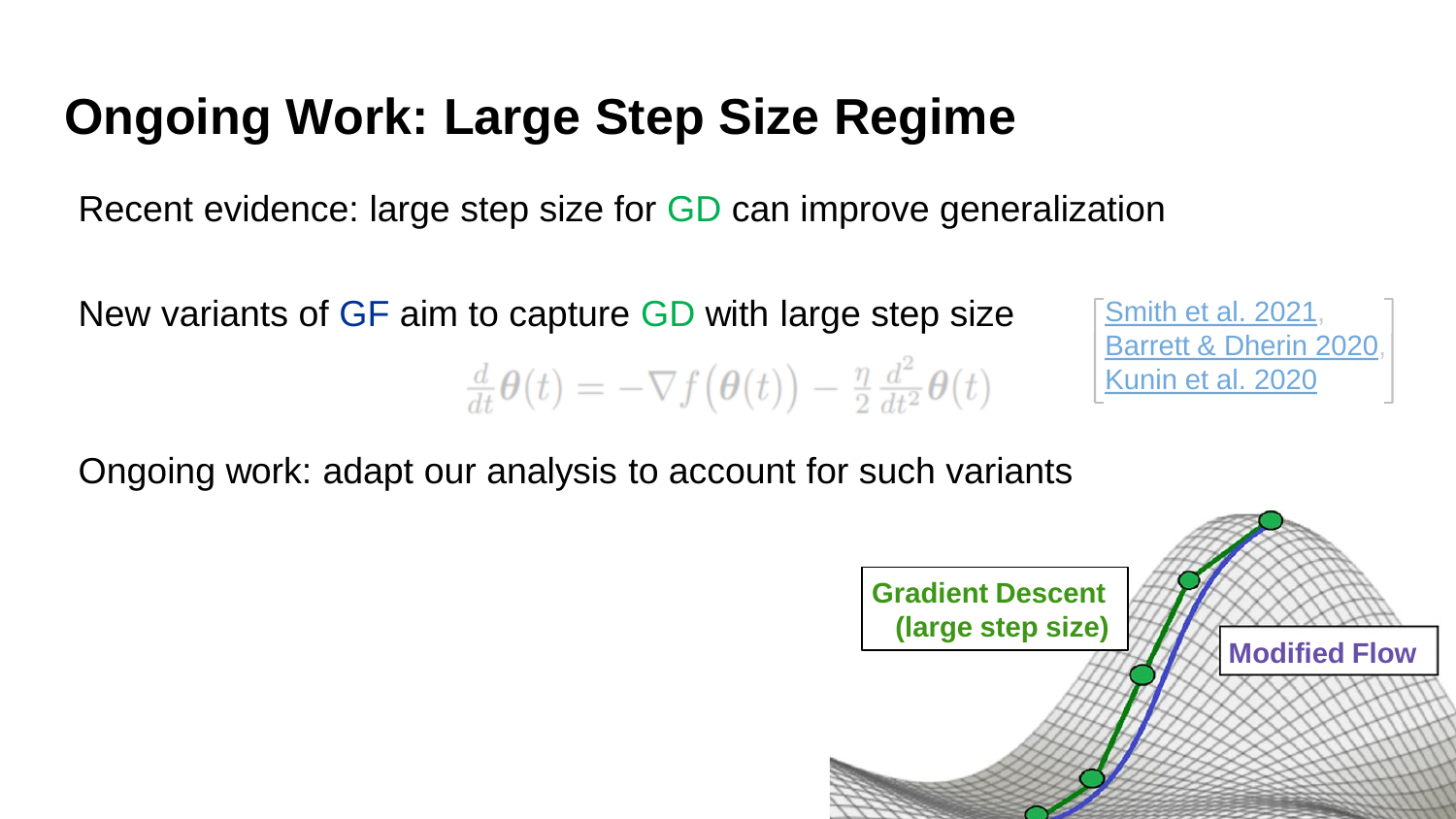#### **Conclusion**

- GF-GD distance is small if landscape along GF trajectory is "roughly convex"
- "Rough convexity" holds along GF trajectories over (homogeneous) DNNs
- $\bullet$  Translation of GF analysis to GD  $\Rightarrow$  first convergence quarantee of its kind!
- **•** Experiments with simple DNNs verify  $GF \approx GD$

**Hypothesis**: GF will unravel mysteries behind deep learning